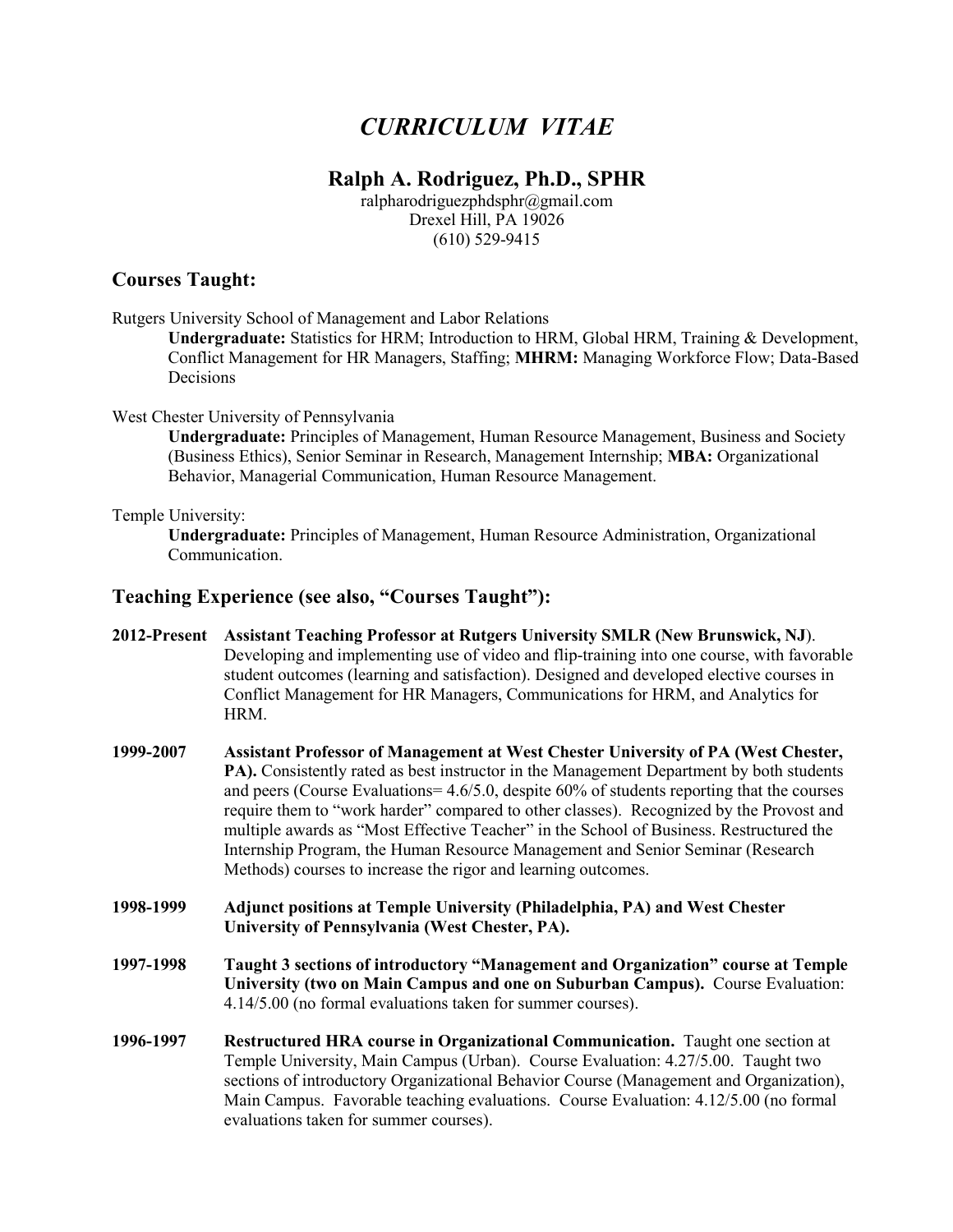| 1995-1996 | Taught three sections of introductory Organizational Behavior Course (Management and<br>Organization), Temple University, Main Campus (Urban). Teaching Assistant<br>for one section of introductory Organizational Behavior Course (Management and<br>Organization), Temple University, Main Campus (Urban). Course Evaluation: 4.70/5.00 (no<br>formal evaluations taken for summer courses). |
|-----------|-------------------------------------------------------------------------------------------------------------------------------------------------------------------------------------------------------------------------------------------------------------------------------------------------------------------------------------------------------------------------------------------------|
| 1994-1995 | Taught two sections of introductory Organizational Behavior Course (Management and<br>Organization), Temple University, one at Center City (Adult) Campus and one<br>at Ambler Campus (Suburban). Favorable teaching evaluations.                                                                                                                                                               |

**1993-1994** Teaching Assistant; Human Resource Administration Department, Temple University. Taught several classes. Graded examinations.

#### **Other Experience:**

- **2007-2010 Director of Human Resources at Esperanza, Incorporated (Philadelphia, PA)** : Full charge of human capital management function: recruiting, on-boarding, coaching, employee relations, conflict resolution, separations, strategic workforce planning, performance measurement and management, benefits, compensation, and policy development.
- **1991-1996 Private Trust Fund Manager of Equity Portfolios for a non-profit organization (Berachah, Incorporated; Cheltenham, PA):** Responsible for investment results, reporting directly to Board of Directors (outperformed benchmarks six of six years).
- **1989-1991 Merrill Lynch (Stock Broker).**

**1986-1989 Toys R Us (Regional Director of Management Development).**

#### **Affiliated Responsibilities:**

West Chester University of PA: Director of Pre-Major Advising (2002-2003; 2003-2004).

Technology Coordinator for WCU School of Business and Public Affairs, E-Learning Grant, Spring, 2003.

#### **Education:**

| Ph.D.               | 1999 | Fox School of Business and Management, Temple University.<br>Major: Human Resource Administration<br>Minor: Psycho-Educational Processes<br>Dissertation Topic: Challenging Demographic Reductionism: An Investigation of<br>Demographic Diversity and Value Diversity in Small Groups. (Successfully<br>defended on January 22, 1999.) |  |
|---------------------|------|-----------------------------------------------------------------------------------------------------------------------------------------------------------------------------------------------------------------------------------------------------------------------------------------------------------------------------------------|--|
| M.B.A.              | 1986 | Johnson Graduate School of Management, Cornell University.                                                                                                                                                                                                                                                                              |  |
| B.S.                | 1981 | Philadelphia College of Bible.                                                                                                                                                                                                                                                                                                          |  |
| <b>Fellowships:</b> |      |                                                                                                                                                                                                                                                                                                                                         |  |
| 1991-1998           |      | Future Faculty Fellowship (Temple University).                                                                                                                                                                                                                                                                                          |  |

| 1984-1986 | GTE Fellowship (Johnson Graduate School of Management, Cornell University). |  |
|-----------|-----------------------------------------------------------------------------|--|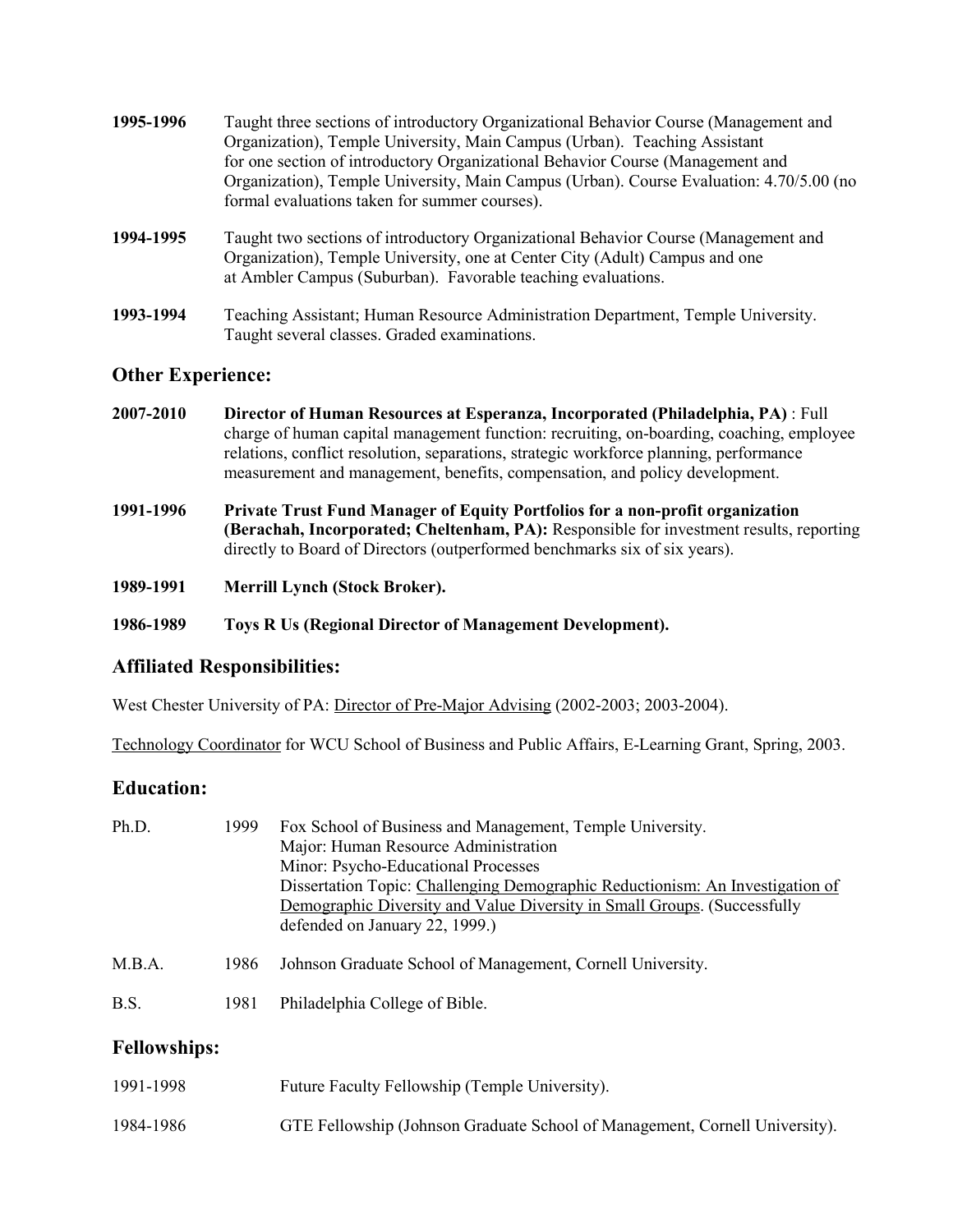#### **Refereed Presentations:**

Rodriguez, R. A. (2004) **Demographic Diversity, Individual Values and Group-level Values in Groups-A Confirmation of Tuckman's Norming Stage in Team Development.** Paper presented at the International Academy of Business and Public Administration Disciplines, New Orleans, LA. Rodriguez, R. A. (2004). **Individual Values and Group-level Values in Groups- A Confirmation of Tuckman's Norming Stage in Team Development.** Paper presented at West Chester University Research Consortium (April 1, 2004).

Rodriguez, Ralph A. (2002) **Transferring the Monkey: Grading Contracts and Student Motivation.** Paper presented at the Annual Conference on Advancing Teaching in College Classrooms and Campus Cultures, Harrisburg, Pennsylvania, March 21-23, 2002.

Rodriguez, Ralph A. (1995) **Practicing What We Preach: Motivation Theory in the Classroom.** Paper presented at the Mid-Atlantic Organizational Behavior Teaching Conference, Philadelphia, PA, Spring, 1995.

#### **Refereed Journal Publications:**

Rodriguez, Ralph A. Challenging Demographic Reductionism: A Pilot Study Investigating Diversity in Group Composition. Small Group Research, December, 1998.

#### **Invited Presentations:**

Rodriguez, Ralph A. The Rationale and Mechanics of Contract Grading. West Chester University of PA Office of Assessment. November 1, 2002.

Rodriguez, Ralph A. Demographic Differences in Small Groups. WCU School of Business and Public Affairs Faculty Development Colloquium, March 12, 2002.

#### **Workshops Presented:**

Rodriguez, Ralph A. The Mechanics and Pedagogical Implications of Blackboard. WCU Business Professors Annual Meeting, July 11, 2003.

Rodriguez, Ralph A. Blackboard for Dummies. WCU School of Business and Public Affairs Faculty E-Learning Seminars, March, 2003.

#### **Reviewer:**

Ad hoc reviewer for International Journal of Conflict Management (1999-2008).

On Editorial Committee for: Schermerhorn, J. R., 1996. Management for Productivity, 5th Edition, John Wiley and Sons.

Served on John Wiley committee investigating pedagogy and general issues related to the modern student and classroom. August, 1995.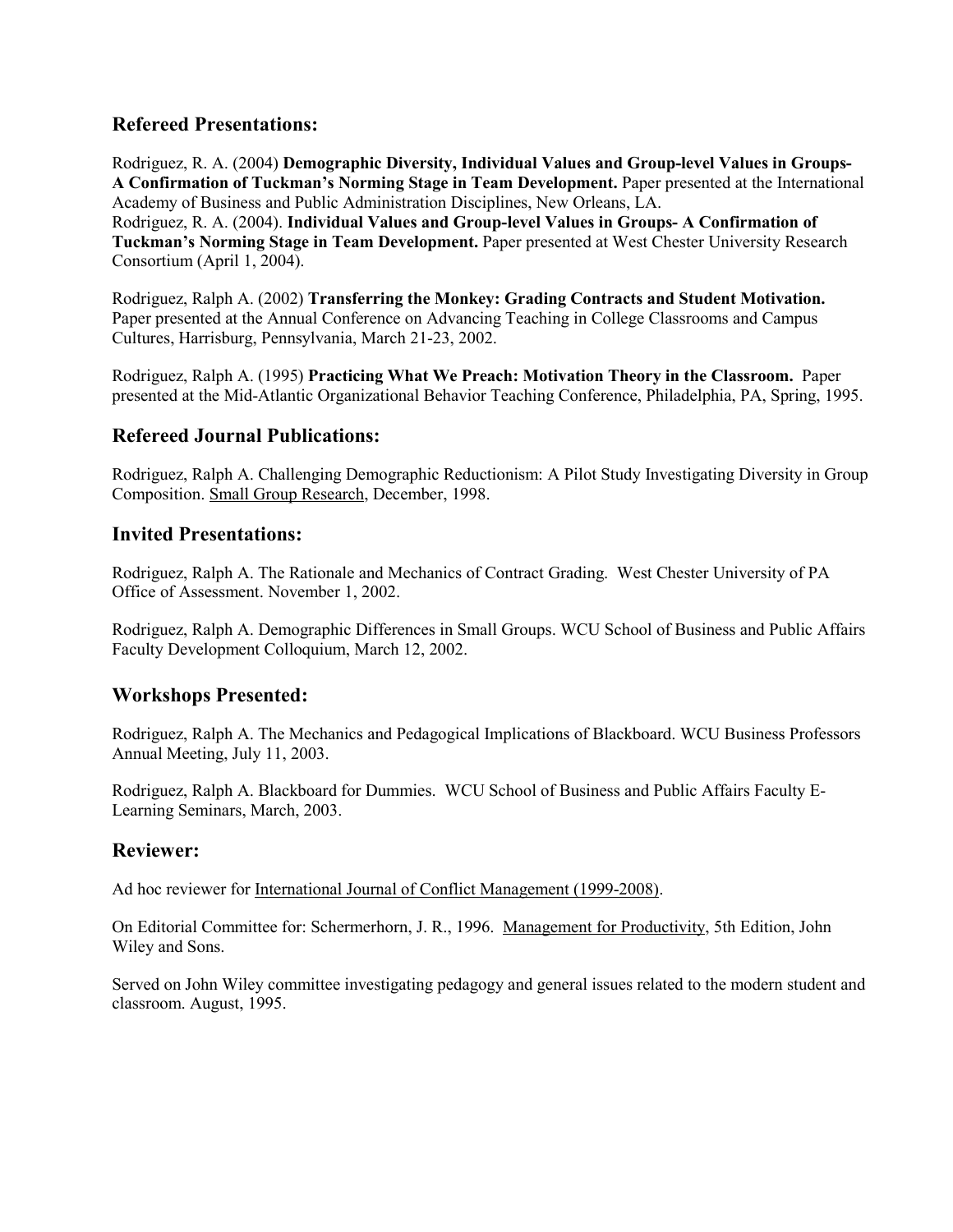## **Community and University Service:**

Served on panels at Congressperson Chaka Fattah's Conference on Higher Education (1997) and Graduate Opportunity Conference (1999-2004).

Selected to serve on panel for University-wide orientation of Teaching Assistants (Temple University, Fall, 1998).

Marketed the WCU Business Program to visiting students and parents. Based on the work of French  $\&$ Raven, I designed a 30-minute "Info-Session" titled, "How to Gain Power and Influence Over Others." Temple University, Ambler Campus Open House (Fall, 1997) and West Chester University (Spring, 2000, 2001, 2002).

Presented a seminar to the Ambler Campus Student Marketing Association, "Competitive Interviewing Skills for Entry-Level Professionals," (Temple University, Fall, 1996; WCU Management Majors' Resume-Writing Workshop and Interviewing Workshop, every Fall and Spring semester since Spring, 2000).

Prepared and presented a Conflict Management Seminar to elementary and middle-school students in the Philadelphia Public School System (1995-2000).

Philadelphia Olney Area Academic Tutorial Program- Organized and managed free volunteer tutorial program for high school and college students, also directly tutored groups of students in SAT preparation (1989-1995).

Future Faculty Fellowship Program. Presented session on time management for Ph.D. students at annual FFF orientations (1992-1996).

Future Faculty Fellowship Program. Served as one of two students on 6-member Future Faculty Fellowship selection committee (1993-1996).

Vice-President of Black and Hispanic MBA Student Association at Cornell University (1985-1986). Organized mentoring program for minority undergraduate students.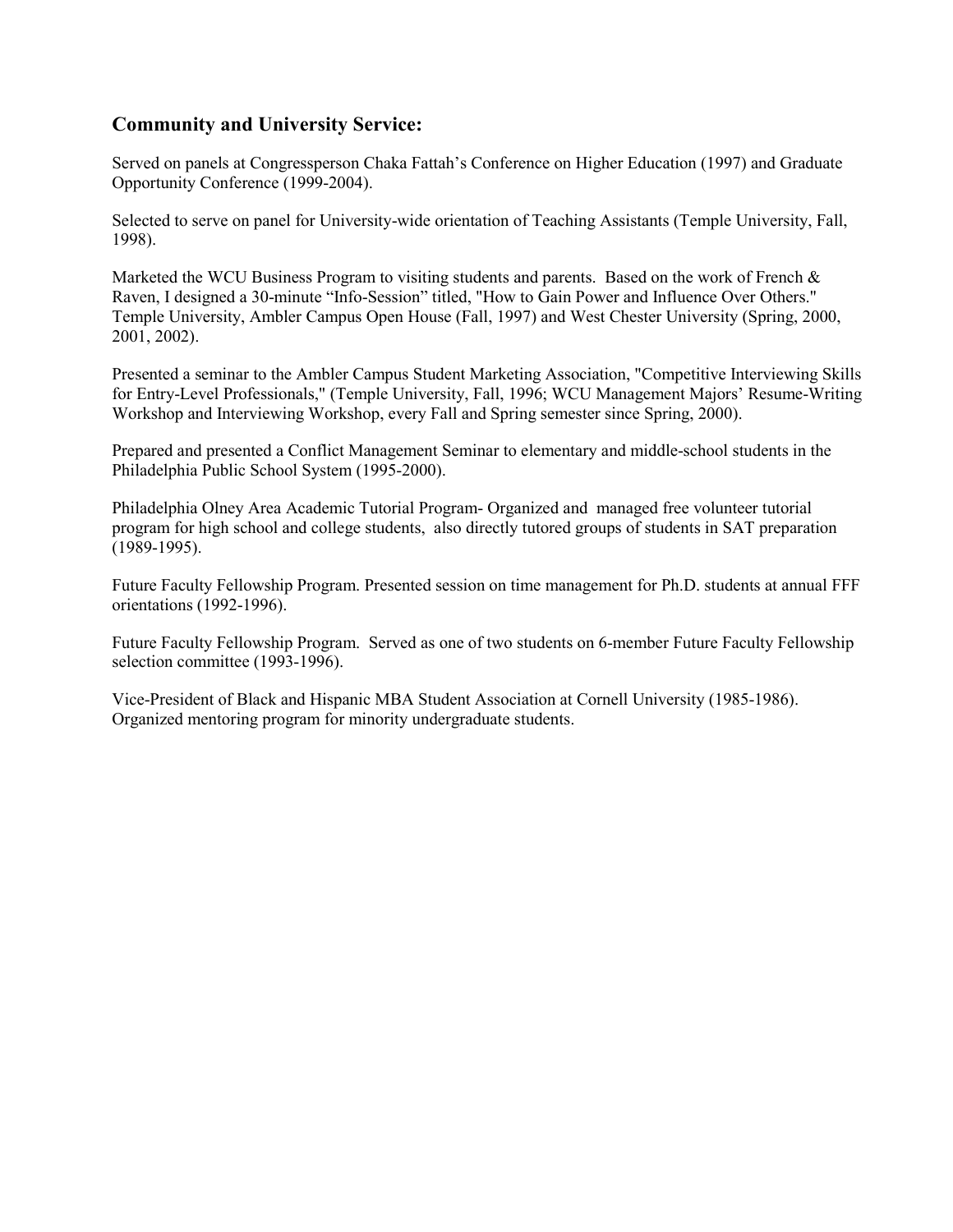# **Philosophy of Teaching**

## **Ralph A. Rodriguez, Ph.D., SPHR**

The irony of pinning the title of "professor" on a person and, then, expecting him/her to excel in teaching is not wasted on me and neither, I have found, on most university students. To "profess" is a necessary but thoroughly insufficient step toward teaching.

#### **What I Believe About Teaching**

I believe teaching to be a thoroughly interactive process that encourages and energizes students to engage with each other, the subject, and the "professor." This process requires that I actively seek and find a cognitive and linguistic common ground with students. If I expect to transport them from their various Points A positions to my "Point B" target, my chances of success are greatly enhanced if I can quickly and accurately identify those particular positions. Practically, this means that I use a good portion of the first class in a dialogue not merely to break the ice but to discover important information, including names, majors, class year, career plans, and personal course objectives. (On a 3X5 card, I ask them specifically, "What can I do to help you get what you need/want from this course?") I use this information to fine-tune the course syllabus to address their specific needs.

I believe that effective teaching must be sensitive to the different learning styles represented in a class. My goal is to motivate students to critically evaluate theory in light of their own practical experience. I help them with illustrations of how theory is actually played-out in modern organizations from the popular business media and my own business experience. They are challenged to "reverse engineer" theory by contextualizing and decontextualizing it and to wrestle with its implications. They are taught that posing the relevant question can often be as or even more important than technical precision in an answer.

I believe that teaching is not a test of showmanship but of caring, planning, and execution. While entertainment can be helpful to engage students, it is not education. Communicating the "point" is more important than having it overwhelmed by memorable anecdotes.

I believe that rapid and personalized feedback is essential to the learning process. Therefore, I direct all of my energies into ensuring a one class turn-around in grading exams. Then, excellent performers (and "runner-ups") are acknowledged personally through email messages. Regarding my own feedback, I dare not wait until formal end-of-course evaluations. Therefore, I normally give students a short, unannounced quiz at about the 1/3 mark of the course. This quiz is an anonymous review of essential course material and is used strictly to give me formative feedback on my own effectiveness (students do not receive grades for this exercise).

I believe that I can teach but only the student can learn. I can control quite a bit of the learning process but none of the outcomes. In practical terms, this means that I see my responsibility to consist of teaching to deliver content and a fair measure of preaching to motivate students to learn. I also gain some measure of power in the classroom by establishing the credibility of my own business experience. Throughout my business career, I have hired hundreds, trained thousands, and